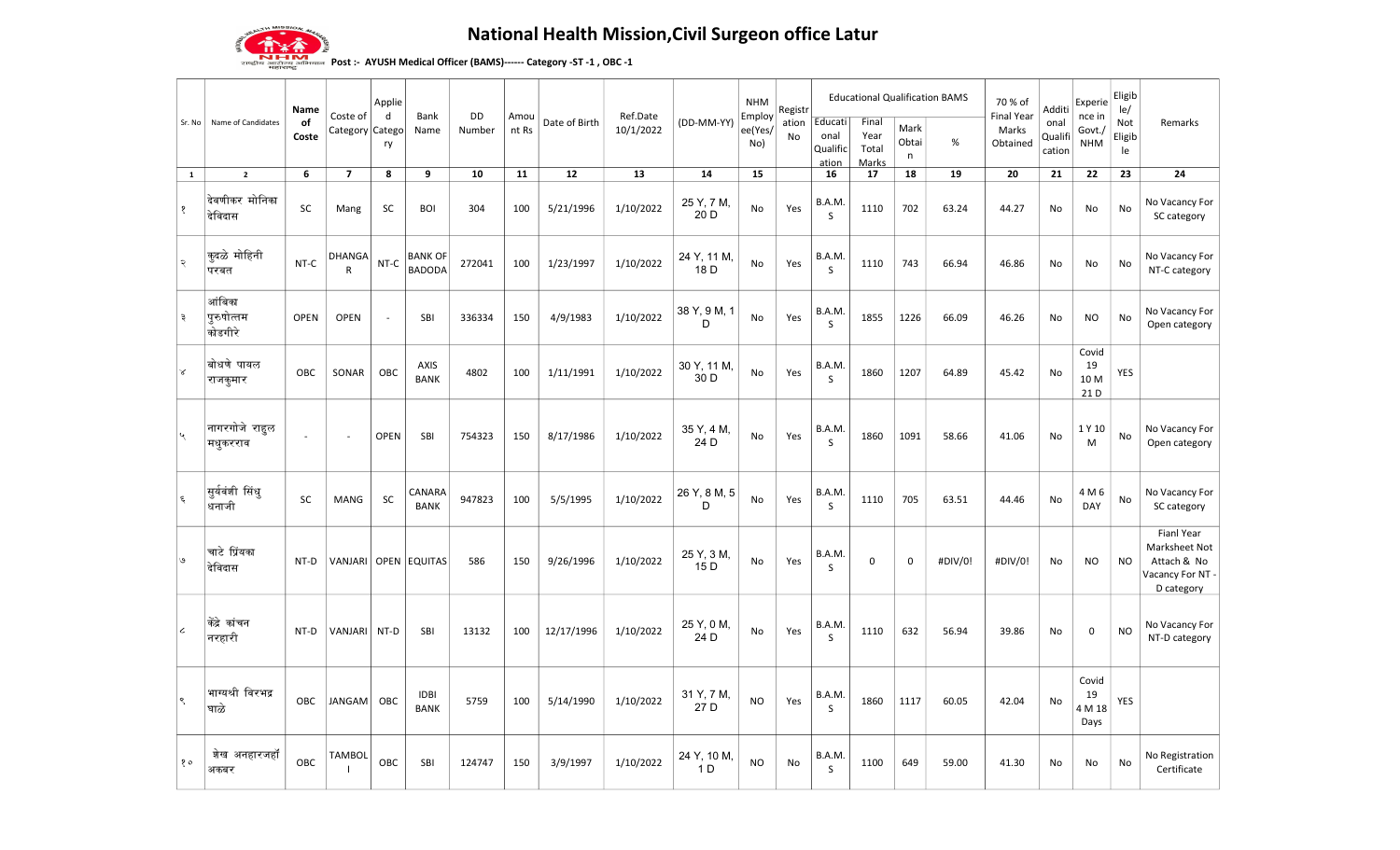| Sr. No | Name of Candidates                    | Name<br>of<br>Coste | Coste of<br>Category Catego   | Applie<br>d<br>ry        | Bank<br>Name                                    | DD<br>Number | Amou<br>nt Rs | Date of Birth | Ref.Date<br>10/1/2022 | (DD-MM-YY)                    | <b>NHM</b><br>Employ<br>ee(Yes/<br>No) | Registr<br>ation<br>No | Educati<br>onal<br>Qualific<br>ation | <b>Educational Qualification BAMS</b><br>Final<br>Year<br>Total<br>Marks | Mark<br>Obtai<br>n | %       | 70 % of<br><b>Final Year</b><br>Marks<br>Obtained | Additi<br>onal<br>Qualif<br>cation | Experie<br>nce in<br>Govt./<br><b>NHM</b>                       | Eligib<br>le/<br>Not<br>Eligib<br>le | Remarks                                           |
|--------|---------------------------------------|---------------------|-------------------------------|--------------------------|-------------------------------------------------|--------------|---------------|---------------|-----------------------|-------------------------------|----------------------------------------|------------------------|--------------------------------------|--------------------------------------------------------------------------|--------------------|---------|---------------------------------------------------|------------------------------------|-----------------------------------------------------------------|--------------------------------------|---------------------------------------------------|
| 1      | $\overline{2}$                        | 6                   | $\overline{\phantom{a}}$      | 8                        | 9                                               | 10           | 11            | 12            | 13                    | 14                            | 15                                     |                        | 16                                   | 17                                                                       | 18                 | 19      | 20                                                | 21                                 | 22                                                              | 23                                   | 24                                                |
| ११     | स्वामी अश्विनी<br>अशोक                | OBC                 | JANGAM                        | OBC                      | SBI                                             | 124746       | 100           | 12/28/1990    | 1/10/2022             | 31 Y, 0 M,<br>13 D            | <b>NO</b>                              | Yes                    | B.A.M.<br>S                          | 1850                                                                     | 1264               | 68.32   | 47.83                                             | No                                 | No                                                              | YES                                  |                                                   |
| १२     | मोमीन शबाना<br>नाजीन एम ए<br>गफार     | OBC                 | <b>JULAHA</b>                 | OBC                      | <b>BOI</b>                                      | 000090       | 100           | 6/7/1979      | 1/10/2022             | 42 Y, 7 M, 3<br>D             | <b>NO</b>                              | Yes                    | B.A.M.<br><sub>S</sub>               | 0                                                                        | 0                  | #DIV/0! | #DIV/0!                                           | No                                 | No                                                              | No                                   | Fianl Year<br>Marksheet Not<br>Attached           |
| १३     | मोहळकर स्नेहल<br>राजेंद्र             | OBC                 | MALI                          | OBC                      | SBI                                             | 688884       | 100           | 8/22/1994     | 1/10/2022             | 27 Y, 4 M,<br>19 <sub>D</sub> | <b>NO</b>                              | Yes                    | B.A.M.<br><sub>S</sub>               | 1100                                                                     | 755                | 68.64   | 48.05                                             | No                                 | No                                                              | YES                                  |                                                   |
| १४     | गोरे मयुरी<br>चंद्रकांत               | OBC                 | MALI                          | OBC                      | SBI                                             | 261695       | 100           | 6/17/1994     | 1/10/2022             | 27 Y, 6 M,<br>24 D            | <b>NO</b>                              | Yes                    | B.A.M.<br>S                          | 1850                                                                     | 1041               | 56.27   | 39.39                                             | No                                 | No                                                              | No                                   | No AGE proof                                      |
| १५     | कोंडापुरे किरण<br>मनोजकुमार           | <b>OPEN</b>         | MARATH<br>А                   | <b>OPEN</b>              | SBI                                             | 728822       | 150           | 12/20/1996    | 1/10/2022             | 25 Y, 0 M,<br>21D             | <b>NO</b>                              | Yes                    | B.A.M.<br><sub>S</sub>               | 1110                                                                     | 751                | 67.66   | 47.36                                             | No                                 | 4<br><b>MONT</b><br><b>HS 20</b><br><b>DAYS</b><br>COVID-<br>19 | No                                   | No Vacancy For<br>Open category                   |
| १६     | वल्लमवाड श्रीकांत<br>श्रीरंग          | ST                  | <b>MANNE</b><br><b>RVARLU</b> | ST                       | <b>UNION</b><br><b>BANK</b>                     | 084458       | 100           | 11/20/1985    | 1/10/2022             | 36 Y, 1 M,<br>21 D            | YES                                    | Yes                    | B.A.M.<br>S                          | 1860                                                                     | 1094               | 58.82   | 41.17                                             | No                                 | $2Y5m$ YES                                                      |                                      |                                                   |
| १७     | आय्या वैशाली<br>रामराव                | <b>OPEN</b>         | KOMTI                         | OPEN                     | <b>INDIAN</b><br><b>BANK</b>                    | 598484       | 150           | 8/5/1984      | 1/10/2022             | 37 Y, 5 M, 5<br>D             | YES                                    | Yes                    | B.A.M.<br><sub>S</sub>               | 1860                                                                     | 1212               | 65.16   | 45.61                                             | No                                 | 13 Y 3<br>M 22 D                                                | NO                                   | No Vacancy For<br>Open category &<br>No AGE Proof |
| १८     | सय्यद शहझादी<br>तझीन मुख्तार<br>अहेमद | <b>OPEN</b>         | <b>OPEN</b>                   | <b>OPEN</b>              | <b>BOI</b>                                      | 000423       | 150           | 4/1/1997      | 1/10/2022             | 24 Y, 9 M, 9<br>D             | <b>NO</b>                              | Yes                    | B.A.M.<br><sub>S</sub>               | 1100                                                                     | 696                | 63.27   | 44.29                                             | No                                 | No                                                              | NO                                   | No Vacancy For<br>Open category                   |
| १९     | माशाळकर पल्लवी<br>बाबुराव             | OPEN                | LINGAYA<br>$\mathsf{T}$       | <b>OPEN</b>              | SBI                                             | 754325       | 150           | 6/1/1989      | 1/10/2022             | 32 Y, 7 M, 9<br>D             | YES                                    | Yes                    | B.A.M.<br>S                          | 2350                                                                     | 1620               | 68.94   | 48.26                                             | No                                 | $1$ Y $1$ M<br>23<br>Days                                       | NO.                                  | No Vacancy For<br>Open category                   |
| २०     | राठोड विद्या<br>काशिनाथराव            |                     |                               | $\overline{\phantom{a}}$ | SBI                                             | 122261       | 150           | 3/2/1988      | 1/10/2022             | 33 Y, 10 M,<br>8 D            | <b>NO</b>                              | Yes                    | B.A.M.<br>S                          | 1860                                                                     | 1090               | 58.60   | 41.02                                             | No                                 | 6 M<br><b>BVG</b>                                               | NO.                                  | No Caste<br>certificate<br>Attached               |
| २१     | शेख जुहानाज<br>शेख हसन                | OBC                 | KASAR                         | OBC                      | <b>MAHAR</b><br><b>ASHTRA</b><br>GRAMIN<br>BANK | 130545       | 100           | 7/2/1992      | 1/10/2022             | 29 Y, 6 M, 8<br>D             | <b>NO</b>                              | Yes                    | B.A.M.<br>S                          | 1860                                                                     | 1128               | 60.65   | 42.45                                             | MD                                 | No                                                              | YES                                  |                                                   |